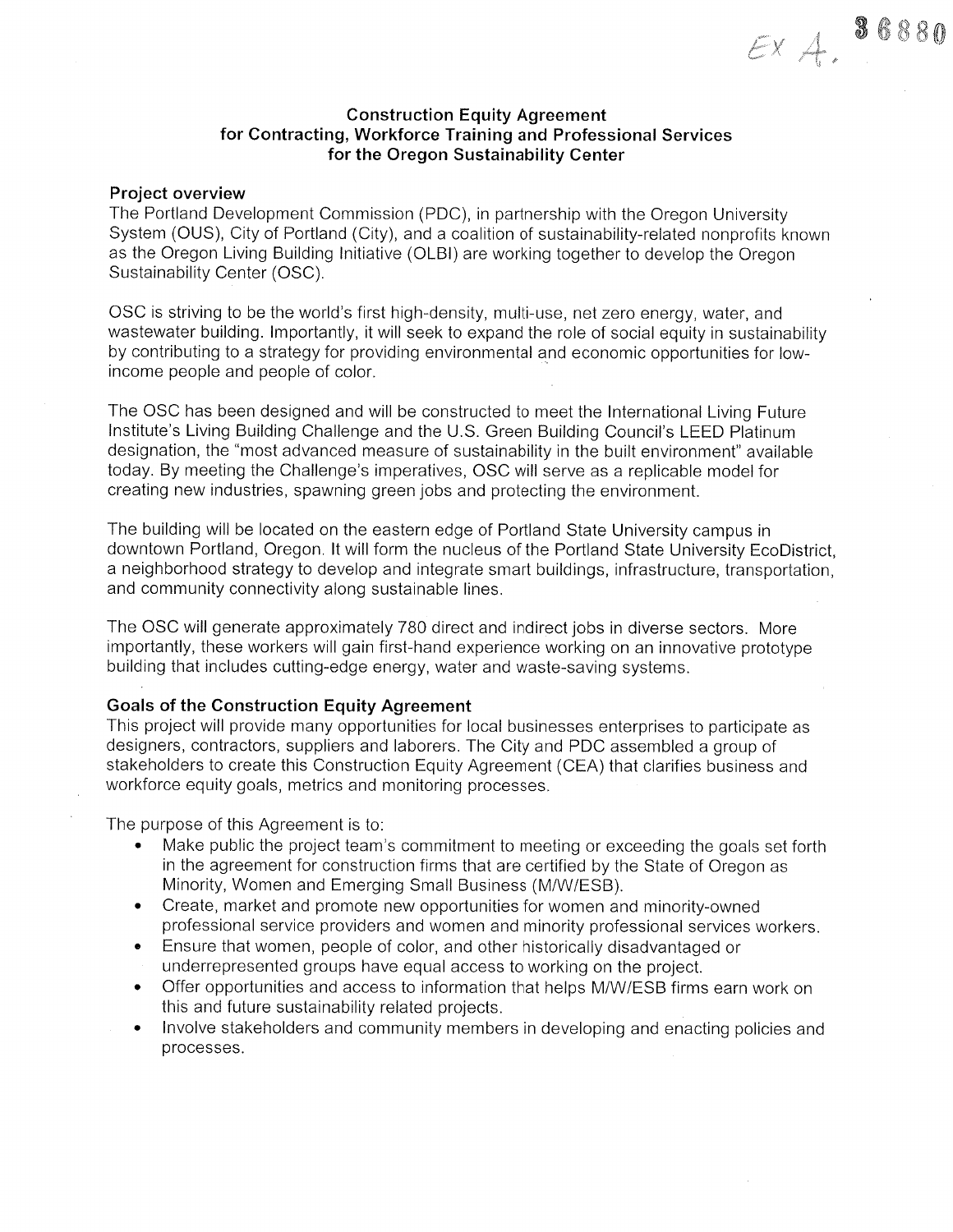# The Agreement

Whereas, the Oregon Sustainability Center will be among ihe most sustainable buildings ever designed and constructed, and

Whereas, the Oregon Sustainability Center has been designed and will be constructed to meet the lnternational Living Future lnstitute's Living Building Challenge and the U.S. Green Building Council's LEED Platinum designation, and

Whereas, the Oregon Sustainability Center aims to celebrate and nurture the values and strengths of Oregon's leadership on climate change, land use planning, smart growth, green building, environmental stewardship, civic engagement and social justice, and

Whereas, the Portland metro area is committed to growing green businesses and a green economy that puts people back to work and provides new employment opportunities to disadvantaged communities, as reflected in the 5-year Economic Development Strategy, and

Whereas, the Coalition for a Livable Future's Regional Equity Atlas demonstrates the need for ongoing advancement of equity for people living in poverty, people of color, and women as a key component of the region's development, and

Whereas, the development of the Oregon Sustainability Center has been marked by an impressive degree of collaboration among and contributions from public, private, nonprofit, and community institutions,

Now, therefore, it is the recommendation of the undersigned parties that the following goals are aspirational and shall not be construed to limit any additional efforts those private firms involved in this project should pursue. These goals shall be incorporated into the design and construction phases of the Oregon Sustainability Center.

## l. Project Requirements

The City, the PDC, Gerding Edlen Development, Skanska USA, GBD Architects, SERA Architects and the Community for Equity shall work closely together to achieve the following goals in the design and construction of the OSC.

## ll. Construction Subcontracting

For all subcontracted work the project shall strive to achieve an overall 25% utilization of State of Oregon certified M/W/ESB firms. The percentage will be based on 25% of hard construction costs as calculated by an analysis of availability and capacity of certified firms and specific divisions of construction for the project and includes the removal of non-hard costs such as permits, bonding and insurance from the percentage; the identification of divisions of construction such as elevators and others for which there is no small business capacity; and the analysis of availability of divisions of construction and the availability of certified firms shall be based on current PDC procedures and contracting plan templates.

III. Workforce Training, Hiring and Benefits<br>For subcontracts over \$100,000, contractors must:

A. Require a minimum of 20% of labor hours in each apprenticeable trade performed by the contractor and subcontractor are worked by state-registered apprentices. (Note: All trades are considered apprenticeable in this Agreement.)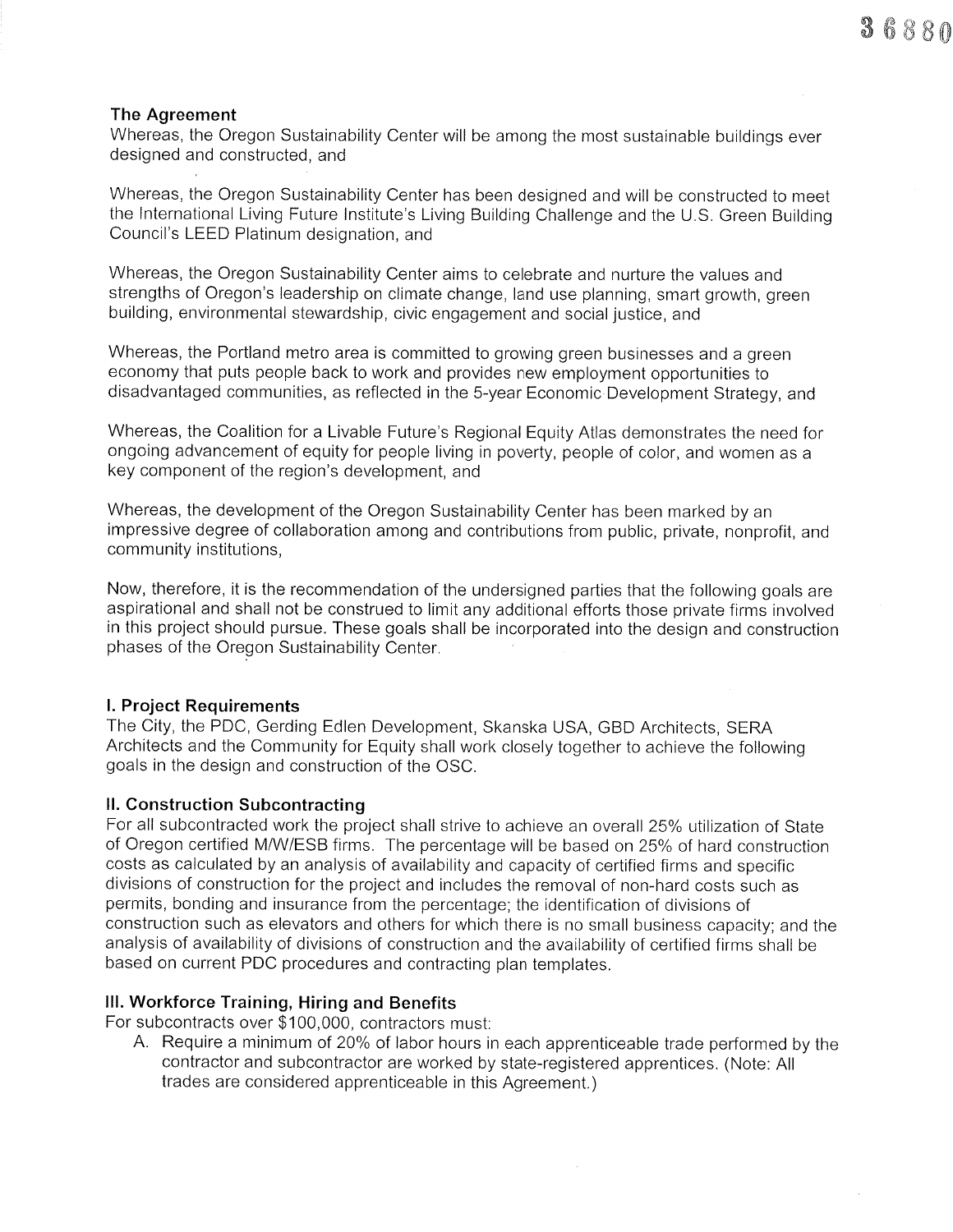- B. Be a Bureau of Labor and Industry (BOLI) registered Training Agent who is registered with a Joint Apprenticeship and Training Committee (JATC) that has been in existence for a minimum of five (5) consecutive years and has produced graduates.
- C. Give preference to State of Oregon certified M/W/ESB firms which are prequalified and categorized by capability.
- D. Employer contributions towards an employee benefit allocation shall be equal to or
- E. Submit a detailed plan that describes how the contractor will meet the workforce diversity goals and information about the healthcare coverage provided to workers in bid documents.
- F. lf an employer offers either employer-paid or employee-paid health insurance coverage to the spouses of its employees, in order to provide equal benefits, the employer must also offer health insurance coverage to the domestic partners of its employees. Where health insurance coverage is available for the children of employees' spouses (such as step children), such benefits must be extended to the children of employees' domestic partners.
- G. Make all reasonable and necessary efforts to employ a workforce that reflects the diversity of the city of Portland that:
	- . Women should work not less than 9% of total project hours (percentage includes both apprenticeship hours and journey level hours)
	- People of color should work not less than 27% of total project hours (percentages include both apprenticeship hours and journey level hours).

# lV. Professional Services

For architectural, design and engineering services, the goals are to: Maximize the number of State of Oregon certified minority-owned, and women-owned firms working on the project and build these firms' capacity to participate in future sustainability-driven professional service opportunities. Since policy guidelines do not currently exist for MBE and WBE utilization on professional services contracts, success will be measured by:

- A. Providing a one-time report to the Evaluation and lmplementation Committee on the existing design firms' workforce diversity characteristics by race and gender. Each firm will include the number of minorities and women within the current workforce broken out by ethnicity, positions held, and project work hours performed. B. Reporting to the Evaluation and lmplementation Committee how the existing design
- firms provide advancement opportunities for women and minorities within the firm and ways it mentors, trains and builds the capacity of minorities and women that are entering the field.
- C. ldentify and increase opportunities for minority-owned and women-owned firms to be involved in the project by subcontracting scopes of work for acoustical, signage, audio/visual, façade, hardware, tenant fit-out, space planning including identifying furniture and workstation options as required. Other opportunities will be identified as the project progresses.
- D. Performing focused outreach to ensure minorities and women are aware of the project's remaining contracting opportunities, including pre-bid, one-on-one and networking meetings involving PDC, the existing design firms, and MBE and WBE contractors.
- E. Providing recommendations as requested by the City and PDC for future policy development based on workgroup findings.
- F. Creating mentorship opportunities related to the project for minorities and women who are graduating high-school and/or freshman/sophomore year college students.

 ${\bf \textcolor{red}{\hat{3}}\, \textcolor{red}{\hat{6}}\, \textcolor{red}{8}\, \textcolor{red}{8}\, \textcolor{red}{8}\, \textcolor{red}{6}}$